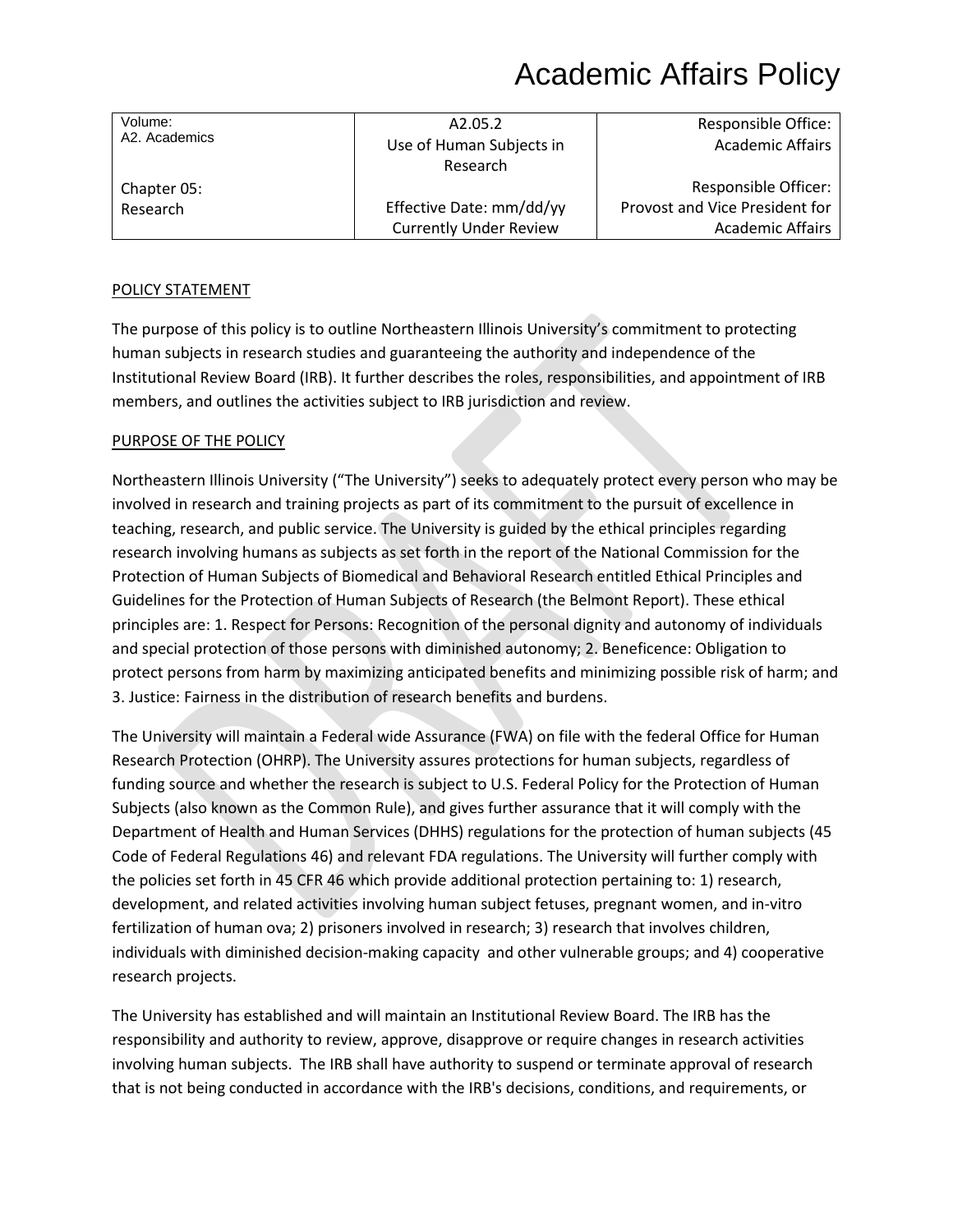research that has been associated with unexpected serious harm to subjects. The authority is absolute; however, any investigator receiving an adverse ruling shall have the right of reconsideration. A second adverse ruling will be final.

It is always the responsibility of the investigator to obtain clearance from the IRB prior to the initiation of any research activity involving the use of human subjects. Failure to do so may result in personal restrictions on the research activities of such individual, as well as potentially endanger all federal funding to the University.

All research involving human subjects must be reviewed by the IRB. The IRB has the authority to determine whether or not a research project requires IRB review; the investigator does not have this authority. Unless the IRB specifically identifies research as exempted by 45 CFR 46, all research involving human subjects will be reviewed and approved by an established Institutional Review Board.

The following principles are affirmed and apply to human subjects research, regardless of the status of the researcher, wherein any property or facility of this institution is utilized. (Property is interpreted to include any University non-public information whether this information is utilized in and of itself or is utilized for contacting subjects or prospective subjects.)

1. Since the participation of humans in research may raise fundamental ethical questions, no distinctions in the monitoring of projects will be drawn between funded and unfunded projects, sponsored and unsponsored projects, or between projects carried out by students, faculty, or other University employees, on-campus or off-campus, in the United States or overseas.

2. All activities involving humans as subjects must provide for the safety, health and welfare of every individual. Rights, including the right of privacy, must not be infringed.

3. The direct or potential benefits to the subject, or the importance of the knowledge to be gained, must outweigh the inherent risks to the individual.

4. Participation in projects must be voluntary and informed consent must be obtained from all subjects, unless this requirement is specifically waived by the IRB. Methods that are in accordance with the requirements of 45 CFR 46.116 and 45 CFR 46.117 and are adequate and appropriate to the risks of the project must be used to obtain the subject's informed consent.

5. Consent should be obtained from the participants themselves. If a subject is not legally or physically capable of giving informed consent, a legally authorized representative may do so. Careful consideration shall be given to the representative's depth of interest and concern with the subject's rights and welfare. Children, for example, may not be exposed to risk except for the child's benefit.

6. An individual does not abdicate any rights by consenting to be a research subject. A subject has the right to withdraw from a research project at any time or can refuse to participate without loss of benefits to which the subject would otherwise be entitled. Further, a subject has the right to receive appropriate professional care, to enjoy privacy and confidentiality in the use of personal information and to be free from undue embarrassment, discomfort, anxiety, and harassment.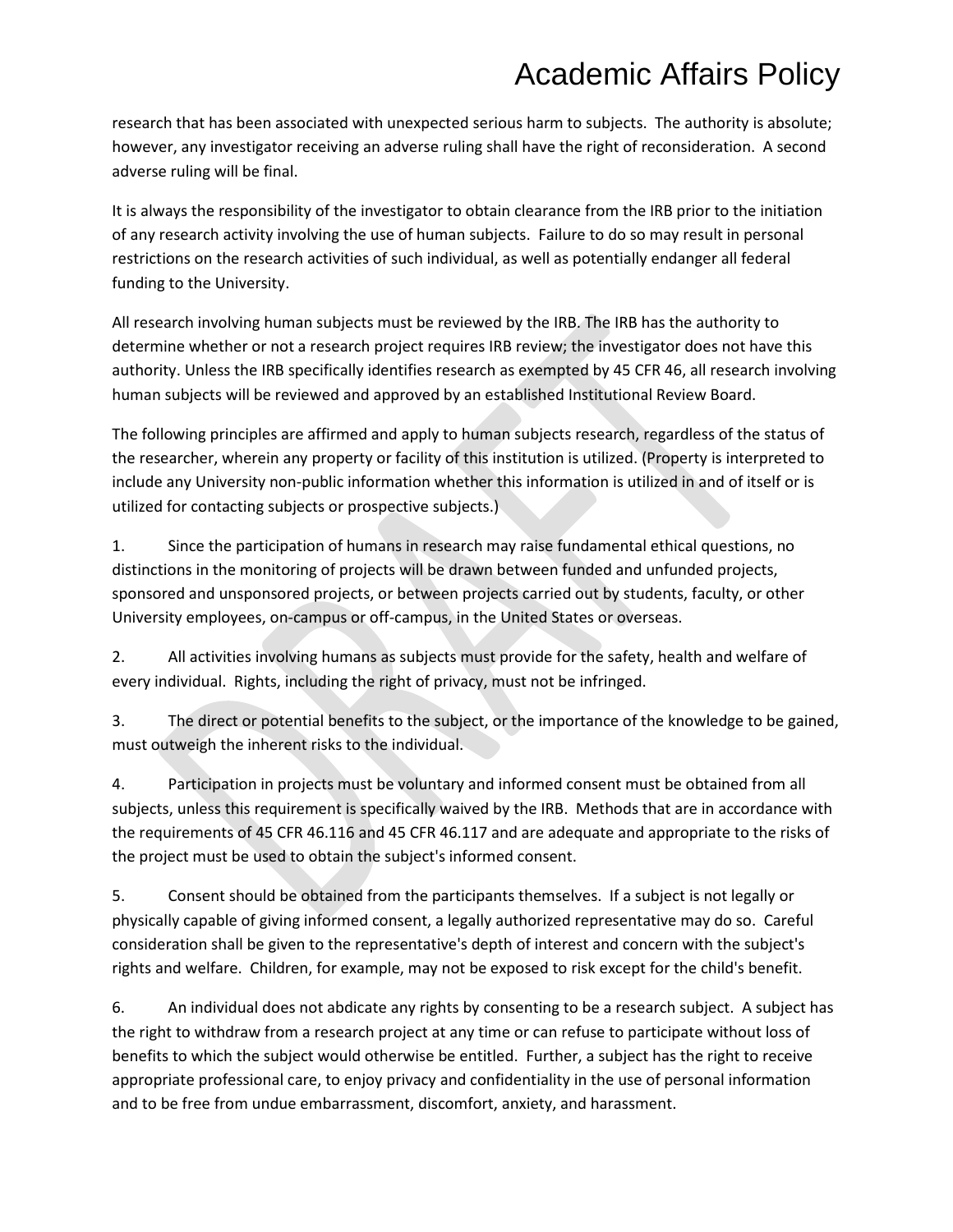7. Safeguarding information about an individual that has been obtained in the course of an investigation is a primary obligation of the investigator. Such information shall not be communicated to others unless the following conditions are met:

a. Explicit permission for the release of identifying data is given by the individual.

b. Information about individuals may be discussed only for professional purposes and only with persons clearly concerned with the project. Written and oral reports should present only data germane to the purposes of the project, and every effort should be made to avoid invasion of privacy.

c. Provisions must also be made for the maintenance of confidentiality in the preservation and ultimate disposition of any data collected. Adequate security measures must be described to the IRB and carried out by the principal investigator until the records are destroyed. Records which contain personal information shall be destroyed as soon as possible in keeping with the long-range goals of the project and records retention requirements.

8. Projects will be given initial and continuing review by the IRB. Projects shall have appropriate administrative overview carried out at least annually to insure that the procedures designed for the protection of the rights and welfare of human subjects are being effectively applied and are in compliance with the requirements of 45 CFR 46.

9. No individual involved in the conduct and/or supervision of a specific project shall participate in IRB review, except to provide information.

10. In all cases, the investigator should show practical regard for the Northeastern Illinois University community, recognizing that violations of the ethical and legal standards incorporated in this statement of principles could impugn the investigator's own name and the reputation of the University (e.g., concerning confidentiality, informed consent, debriefing, and regard for the health, safety, and welfare of all human subjects). The investigator does not abdicate ethical and legal responsibility merely by complying with this protocol.

After protocol approval, research investigators are responsible for complying with all IRB decisions, conditions, and requirements. Research investigators, department chairs, and any other employee directly knowledgeable of the research activities are encouraged to report to the IRB any noncompliance with the requirements of the NEIU policy on the use of human subjects in research or the determinations of the IRB. Anonymous and confidential reports will be appropriately investigated.

### WHO IS AFFECTED BY THIS POLICY

All University employees and students who intend to conduct research involving human subjects, and all outside researchers who intend to conduct human subjects research on University property or involving University employees or students.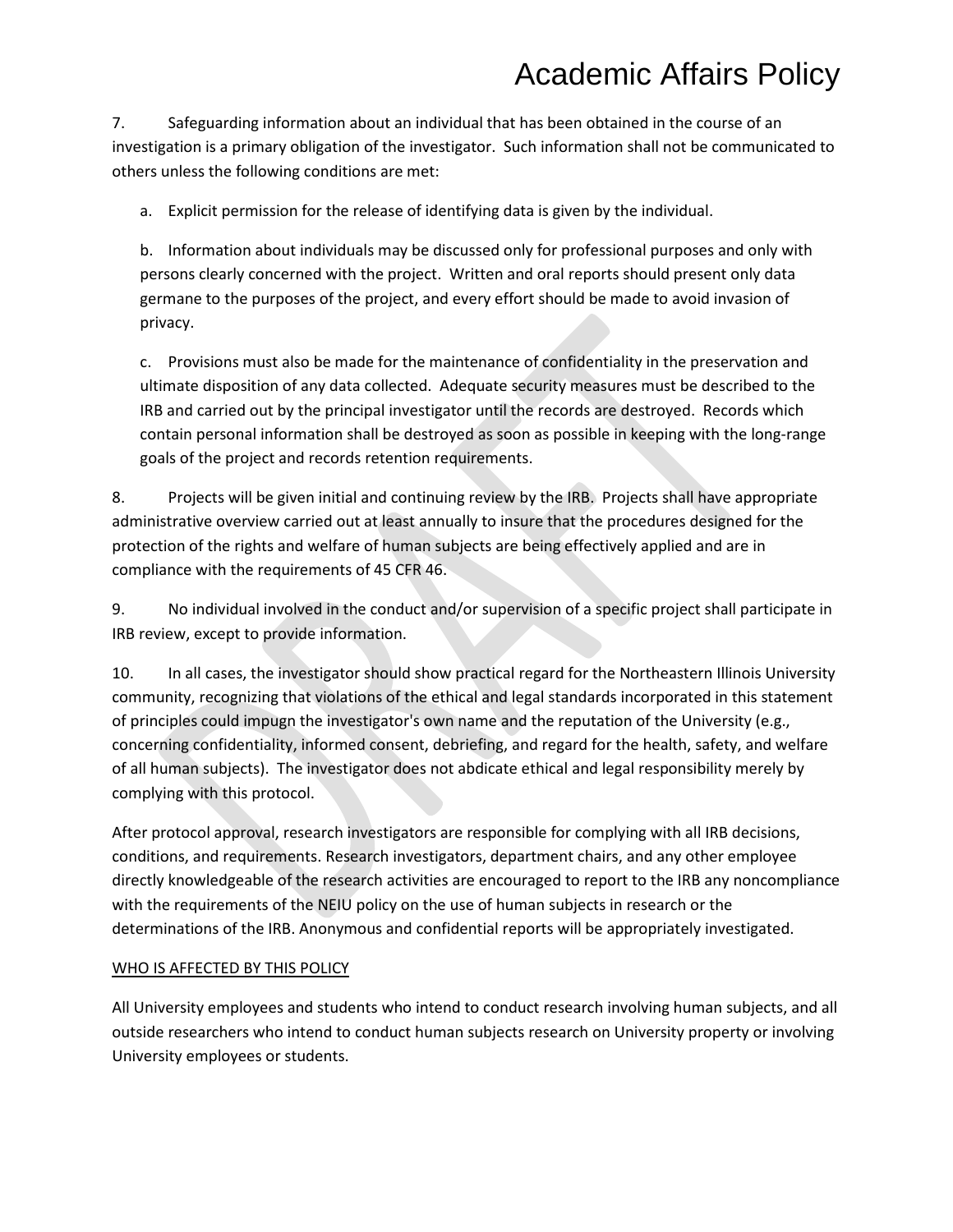#### DEFINITIONS

#### ABBREVIATIONS:

| <b>CFR</b>  | Code of Federal Regulations                  |
|-------------|----------------------------------------------|
| <b>DHHS</b> | Department of Health and Human Services      |
| <b>OHRP</b> | <b>Office for Human Research Protections</b> |
| <b>FWA</b>  | Federalwide Assurance                        |
| <b>IRB</b>  | <b>Institutional Review Board</b>            |
| <b>NEIU</b> | Northeastern Illinois University             |

- **Certification** means the official notification by the institution to the supporting Federal department or agency component, in accordance with the requirements of this policy, that a research project or activity involving human subjects has been reviewed and approved by an IRB in accordance with an approved assurance.

- **Human subject** means a living individual about whom an investigator (whether professional or student) conducting research: (i) Obtains information or biospecimens through intervention or interaction with the individual, and, uses, studies, or analyzes the information or biospecimens; or (ii) Obtains, uses, studies, analyzes, or generates identifiable private information or identifiable biospecimens.

**Intervention** includes both physical procedures by which information or biospecimens are gathered (e.g., venipuncture) and manipulations of the subject or the subject's environment that are performed for research purposes.

**Interaction** includes communication or interpersonal contact between investigator and subject.

**Private information** includes information about behavior that occurs in a context in which an individual can reasonably expect that no observation or recording is taking place, and information that has been provided for specific purposes by an individual and that the individual can reasonably expect will not be made public (e.g., a medical record).

**Identifiable private information** is private information for which the identity of the subject is or may readily be ascertained by the investigator or associated with the information.

**An identifiable biospecimen** is a biospecimen for which the identity of the subject is or may readily be ascertained by the investigator or associated with the biospecimen.

- **Institution** means any public or private entity, or department or agency (including federal, state, and other agencies).

**- Institutional Official** means a high-level official within NEIU's administrative team who has the authority to represent the institution named on a Federal wide Assurance (FWA), as well as the institutional components listed in the FWA. The individual should be at a level of responsibility that would allow authorization of necessary administrative or legal action should that be required.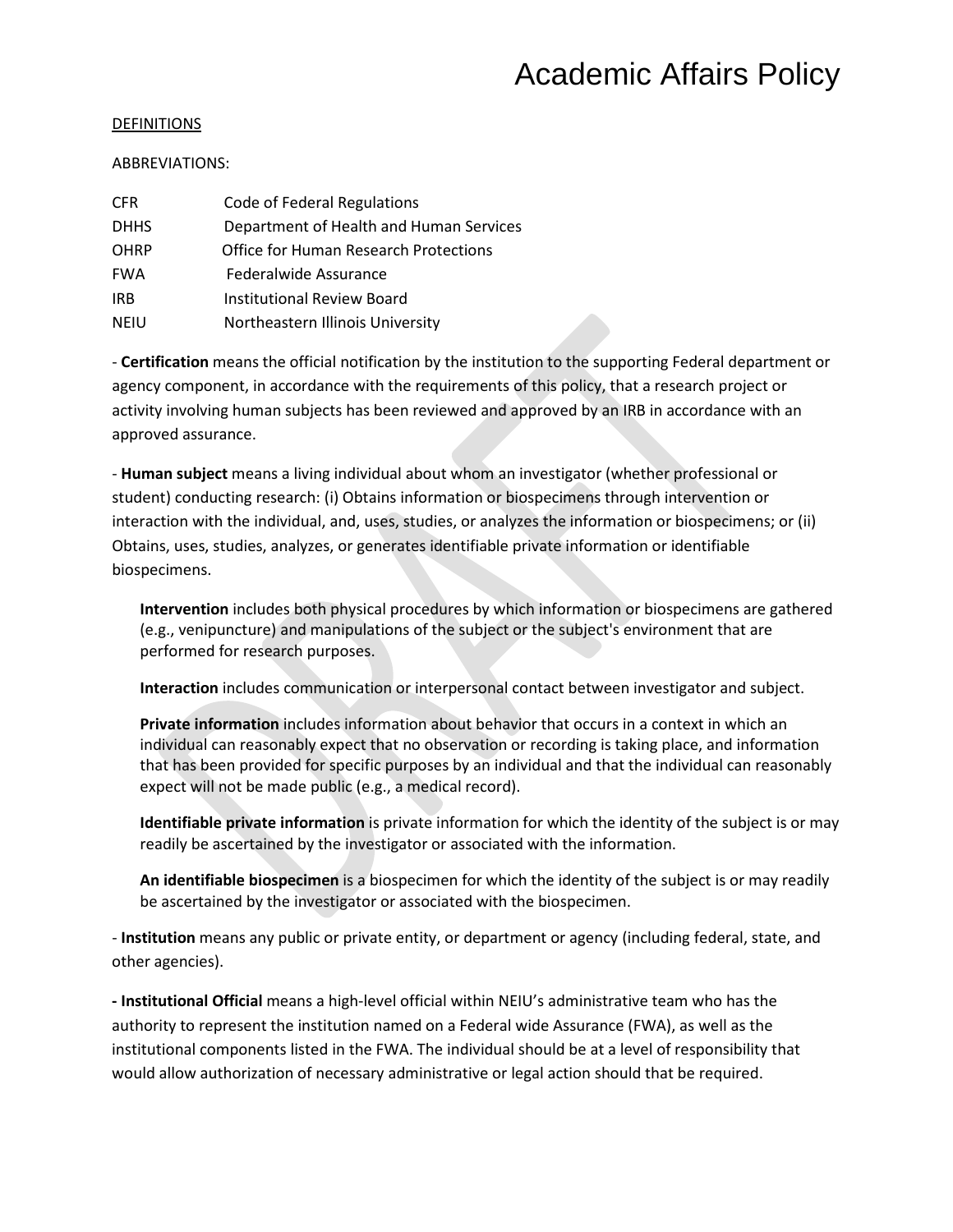- **IRB** means an institutional review board established in accord with and for the purposes expressed in this policy.

- **IRB approval** means the determination of the IRB that the research has been reviewed and may be conducted at an institution within the constraints set forth by the IRB and by other institutional and federal requirements.

- **Minimal risk** means that the probability and magnitude of harm or discomfort anticipated in the research are not greater in and of themselves than those ordinarily encountered in daily life or during the performance of routine physical or psychological examinations or tests.

- **Research** means a systematic investigation, including research development, testing, and evaluation, designed to develop or contribute to generalizable knowledge. Activities that meet this definition constitute research for purposes of this policy, whether or not they are conducted or supported under a program that is considered research for other purposes.

- **Written, or in writing,** for purposes of this part, refers to writing on a tangible medium (e.g., paper) or in an electronic format.

#### PROCEDURES

### **1. IRB OFFICE OF RECORD AND IRB STAFF**

The College of Graduate Studies and Research will serve as the Office of Record for the IRB. The IRB support staff is responsible for assisting researchers in the application process, facilitating review of submitted applications, preparing IRB meetings, documenting meeting minutes, assisting with IRB policy development, planning and conducting campus wide educational events and performing other tasks in support of the IRB operations.

The IRB staff member shall:

1. Receive all protocols, review for completeness and conformity to IRB requirements and forward to the IRB Chairperson;

2. Prepare and maintain adequate documentation of IRB activities, maintain records three to five years or as required by regulations, and have records accessible for inspection by DHHS authorized representatives when requested;

3. Notify research investigators in writing of the IRB's decisions, conditions, requirements;

4. Report information as appropriate to research investigators and other University personnel on issues dealing with changes in regulations and new requirements;

5. Establish and maintain written procedures for ensuring prompt reporting to the IRB, appropriate institutional officials, the head of any U.S. federal department or agency conducting or supporting the research, and OHRP of any (a) unanticipated problems involving risk to subjects or others; (b)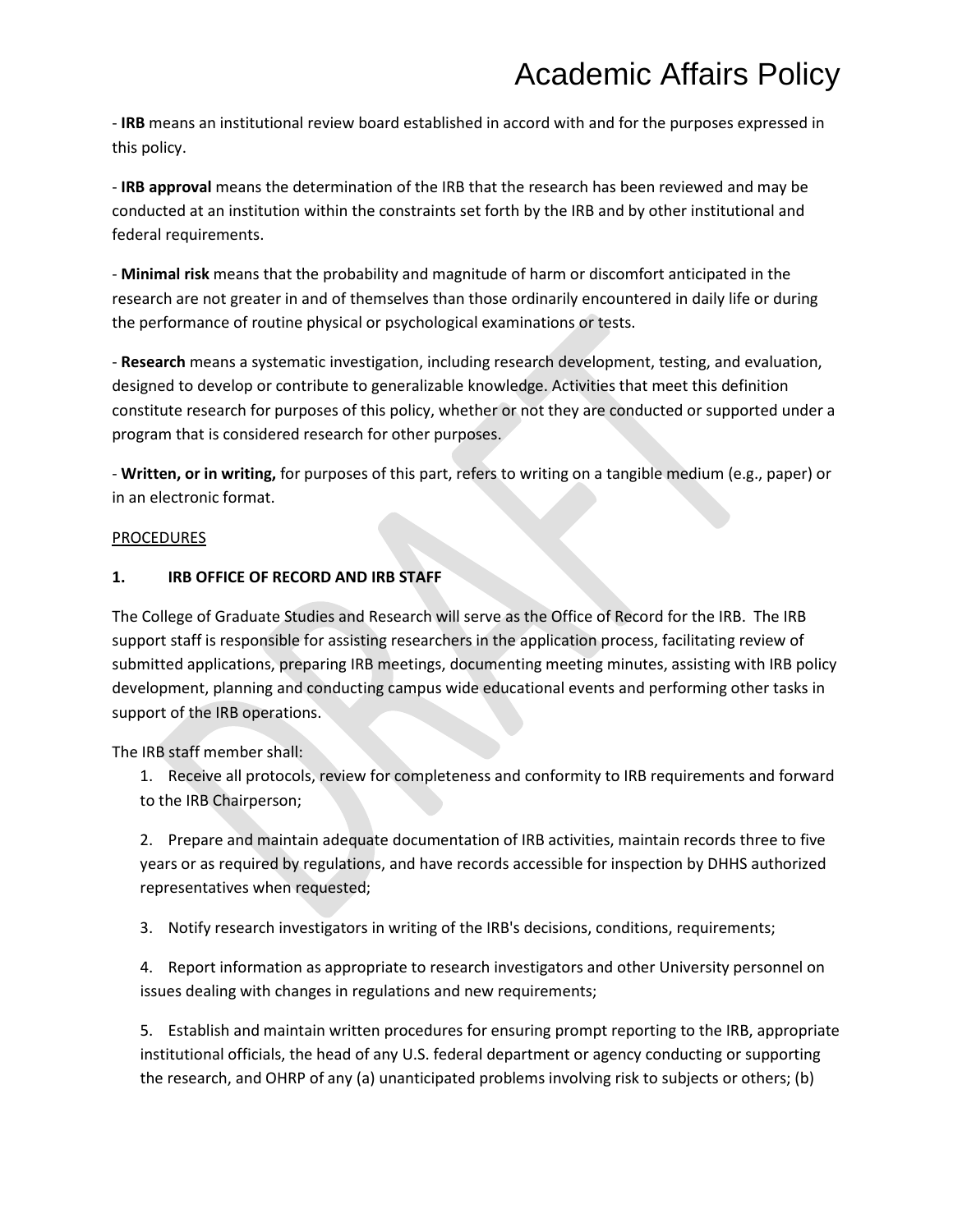serious or continuing noncompliance with the applicable U.S. federal regulations or the requirements of determinations of the IRB; and (c) suspension or termination of IRB approval.

### **2. IRB MEMBERSHIP**

The IRB shall be sufficiently qualified through the experience, expertise, and the diversity of the members, including consideration of race, gender, and cultural backgrounds and sensitivity to such issues as community attitudes, to promote respect for its advice and counsel in safeguarding the rights and welfare of human subjects. In addition to possessing the professional competence necessary to review specific research activities, the IRB shall be able to ascertain the acceptability of proposed research in terms of institutional commitments and regulations, applicable law, and standards of professional conduct and practice. The IRB shall therefore include persons knowledgeable in these areas. If an IRB regularly reviews research that involves a vulnerable category of subjects, such as children, prisoners, pregnant women, or persons with physical and/or mental disabilities, consideration shall be given to the inclusion of one or more individuals who are knowledgeable about and experienced in working with these subjects.

The IRB shall include:

- at least one member whose primary concerns are in scientific areas;
- at least one member whose primary concerns are in nonscientific areas;
- at least one member who is not otherwise affiliated with the University and who is not part of the immediate family of a person who is affiliated with the University.

No member of the IRB may participate in the IRB's initial or continuing review of any project in which the member has a conflicting interest, except to provide information requested by the IRB.

Total membership must encompass at least five members. Members shall be selected according to the University's research needs. The five members may not consist entirely of women or men or entirely of members of one profession. The university shall provide the Board with access to legal counsel as needed.

The Board may, at its discretion, invite individuals who have competence in special areas to assist in the review of complex issues which require expertise beyond or in addition to that available on the Board. These individuals shall not have voting rights and shall receive copies of research protocols prior to the meeting of review.

Candidates for IRB membership may be nominated by the IRB Chair, the Deans, IRB staff, faculty, or academic departments. They may also be self-nominated. Unaffiliated members are identified by interest and relevance, and are recommended for appointment by members of the IRB, IRB staff, Deans, faculty, and academic departments.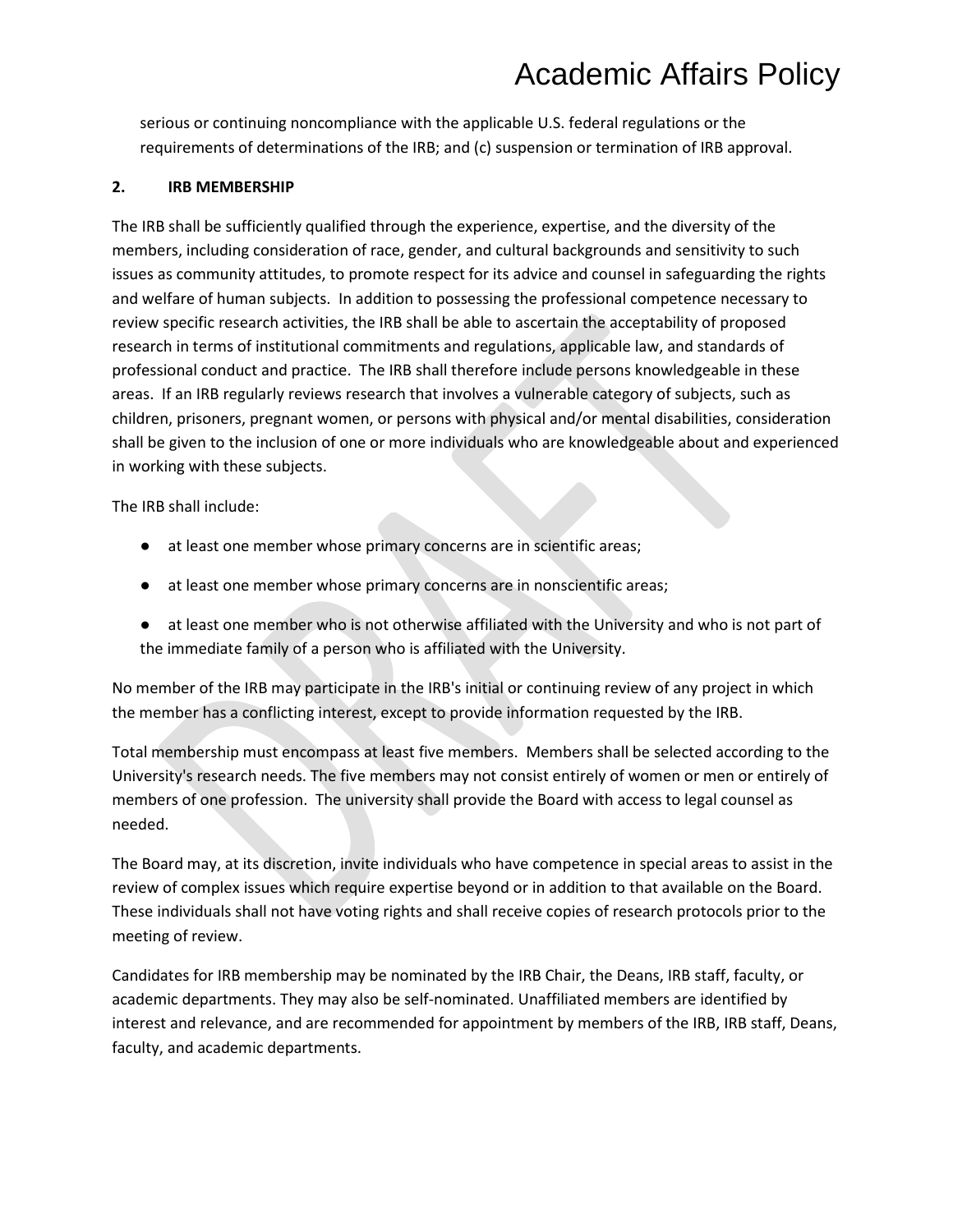The formal appointment of IRB members is made by the Institutional Official. The Dean of the College of Graduate Studies and Research, with input from the various university constituencies, will choose and forward nominees to the Institutional Official for any additional review and formal appointment.

#### **3. IRB REVIEW AND CRITERIA FOR APPROVAL**

In order to approve research the IRB shall determine that all of the following requirements are satisfied:

1. The selection of subjects is equitable and follow ethical guidelines. In making this assessment the IRB shall take into account the purposes of the research, the method of recruitment and data collection, the setting in which the research will be conducted, and the population from which the subjects will be recruited.

2. The rights and welfare of the subjects will be adequately protected. Each project shall be reviewed with the interests of the subjects foremost in consideration. No procedures shall be followed that would result in unnecessary or unacceptable risks to the subjects. Appropriate safeguards and emergency measures must be provided. The IRB is concerned with the protection of anonymity and confidentiality of all data collected. Furthermore, the IRB shall attempt to minimize personal embarrassment, mental anguish, and questions of conscience resulting from participation in a study. In short, the IRB shall make every effort to ascertain that both the mental and physical well-being of the subjects are adequately protected.

3. The risks to the subjects are reasonable in relation to anticipated benefits. The project protocol will be evaluated to determine if the risks to subjects are reasonable in relation to the anticipated benefits, if any, to the subject and the importance of the knowledge that may reasonably be expected to result. The IRB expects that human subjects will not be utilized in projects which are poorly designed. However, the responsibility for monitoring research design quality lies primarily with the appropriate college dean, department chair, director, principal investigator or faculty sponsor.

4. The informed consent of subjects will be obtained by adequate and appropriate methods. All subjects will be fully informed by the investigator of the procedures to be followed, including discomforts, risks, and possible benefits. Risks must be well defined in terms understandable by the subjects. Informed consent must be obtained from all subjects, unless specifically waived by the IRB in accordance with 45 CFR 46.117 (c) (1) or (2).

An exempt or expedited review procedure is possible for those applications which involve no more than minimal risk to subjects and either fall under one of the research categories eligible for expedited review or fall under the categories exempted by federal regulations. Final determination as to whether a specific project is exempt from IRB review or is eligible for expedited review can only be made by the IRB Chairperson or by one or more of the experienced IRB members designated by the Chairperson. For information as to whether or not a given research project falls under either of these category definitions contact the IRB staff member.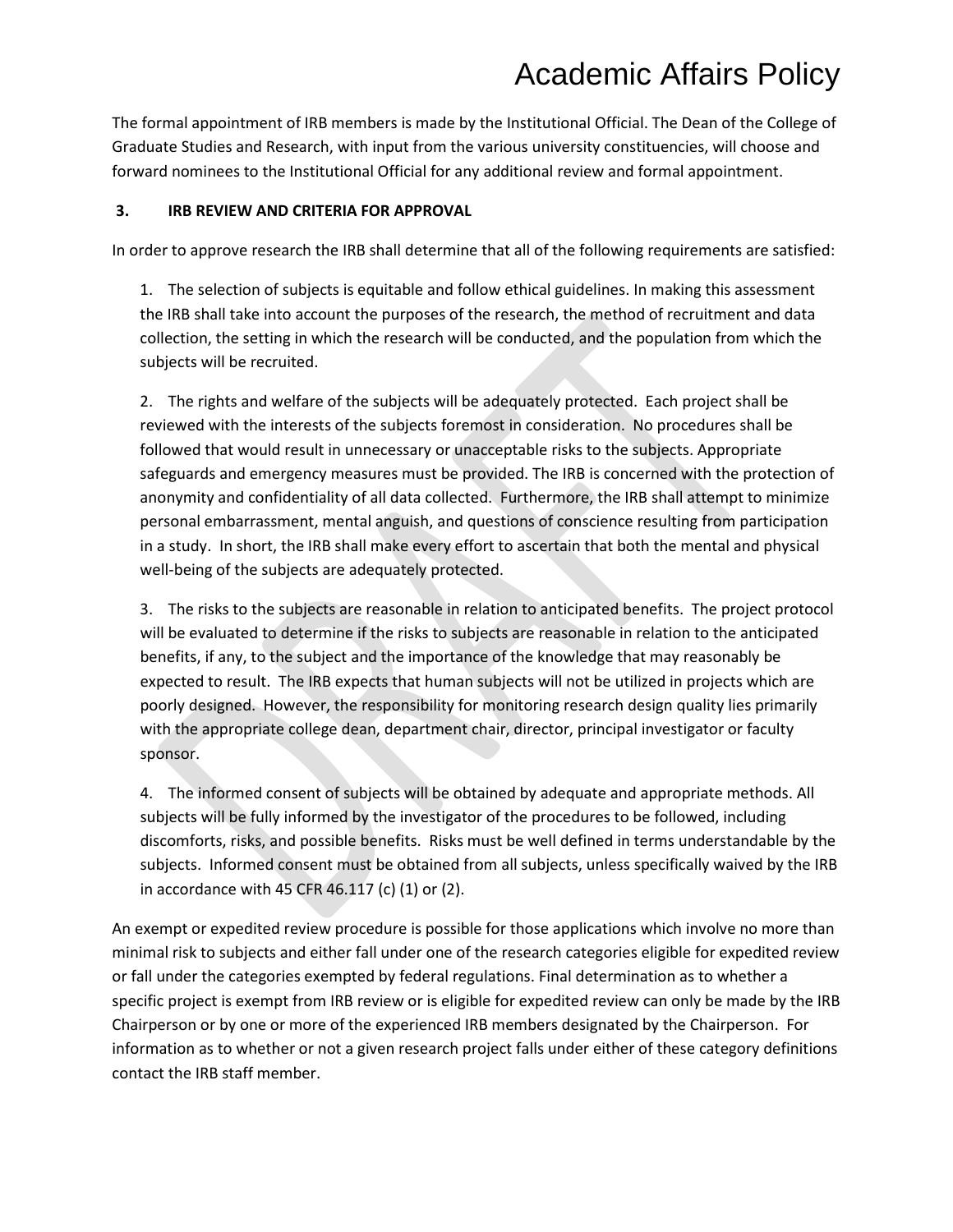An expedited review procedure is also possible for minor changes in previously approved research during the period for which approval is authorized.

The IRB shall have the authority to suspend or terminate approval of research that is not being conducted in accordance with the IRB's requirements or that has been associated with unexpected serious harm to subjects. Any suspension or termination of approval shall include a statement of the reasons for the IRB's action and shall be reported promptly to the investigator, appropriate institutional officials, and the department or agency head.

The IRB does not have the authority to take disciplinary action against any individual relating to noncompliance. Findings of noncompliance will be referred to appropriate administrative units.

Research that has been approved by an IRB may be subject to further appropriate review and approval or disapproval by officials of the institution. However, those officials may not approve the research if it has not been approved by an IRB.

A certification of IRB approval, if required by an external funding agency or if requested by the investigator, shall be made in the form required by the agency and, as applicable, either submitted to the agency or returned to the investigator.

| <b>AUTHOR REFERENCE</b>                                                     |       |       |  |  |
|-----------------------------------------------------------------------------|-------|-------|--|--|
| Approved by the NEIU IRB on 11/30/2018                                      |       |       |  |  |
| Administrative Memorandum No 66-A (9/15/99)                                 |       |       |  |  |
| <b>HISTORY</b>                                                              |       |       |  |  |
| Administrative Memorandum No 66-A (9/15/99)                                 |       |       |  |  |
| RELATED POLICIES AND OTHER INFORMATIONAL MATERIAL                           |       |       |  |  |
| 45 CFR 46                                                                   |       |       |  |  |
| 21 CFR 50                                                                   |       |       |  |  |
| IRB SOPs https://www.neiu.edu/academics/research/institutional-review-board |       |       |  |  |
| CONTACT INFORMATION                                                         |       |       |  |  |
| Please direct questions or concerns about this policy to:                   |       |       |  |  |
| Contact                                                                     | Phone | Email |  |  |

CGSR (773) 442-4675 irb@neiu.edu